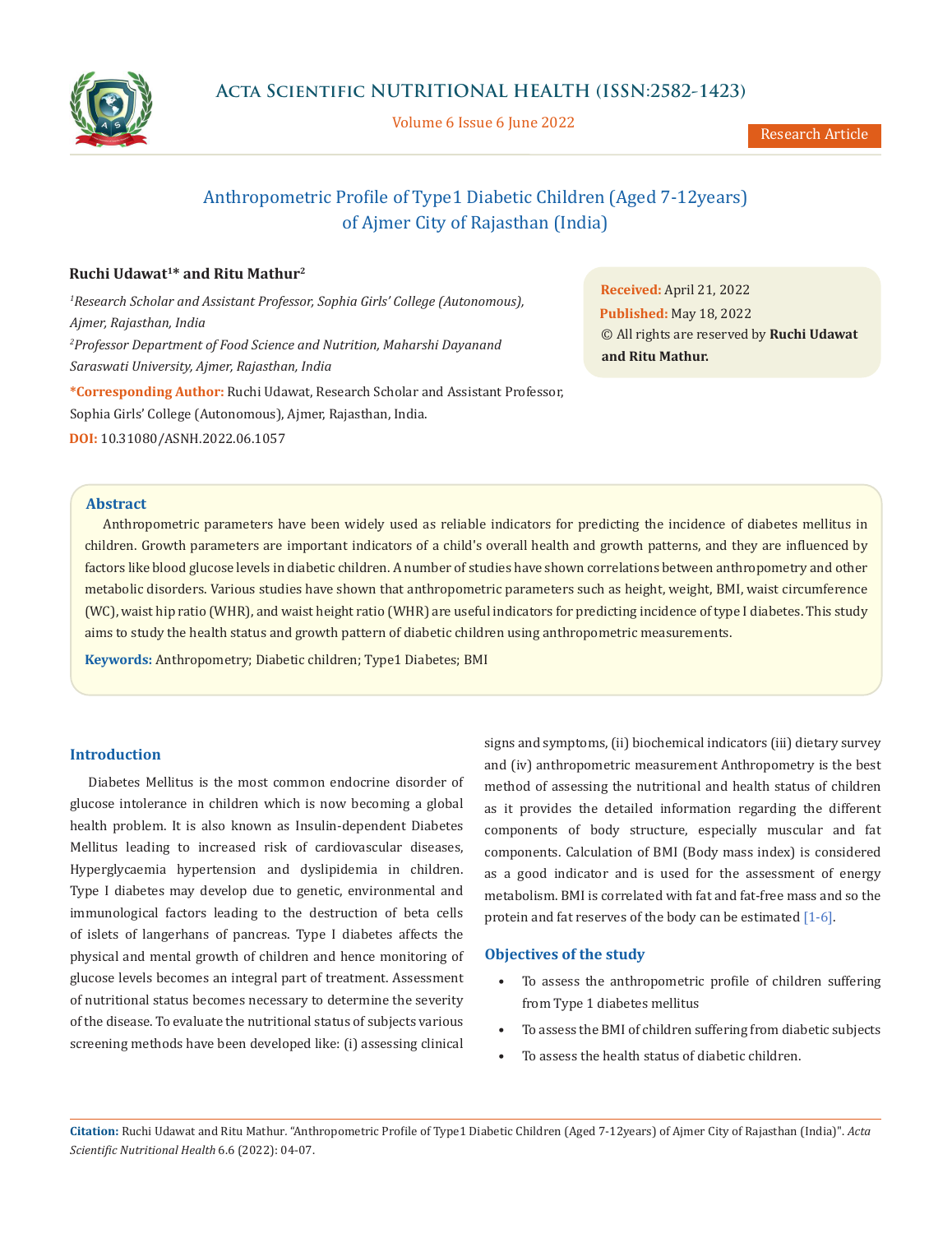• Comparison of anthropometric data of juvenile diabetic children with IAP and WHO standards.

#### **Materials and Methods**

#### **Inclusion criteria:**

This study included children of age group 7-12 years with confirmed cases of type 1 diabetes. An approval from the Institutional ethical committee was taken for the present research work. The consent was obtained from parents/guardians of the juvenile diabetic patients for obtaining the information regarding the study.

#### **Selection of samples**

The study was carried at various diabetic clinics of the Government and private hospitals of Ajmer City. A total of 100 Patients were enrolled from the patient population who attended the outpatient clinic of Diabetology, were included in the study. 50 boys and girls of age group 7-9 years (Group A) and another group of 50 boys and girls of age group 10-12years (Group B) were selected for the study.

 After the selection of the samples the height, weight, MUAC, head circumference and waist circumference were measured and the data was compared with the WHO and IPA standards to see whether growth is affected by diabetes. The BMI of the juvenile diabetic subjects was calculated based on the height and weight of the child and the formula used for the calculation was

BMI = weight in kilograms/[height in meters x height in meters]

#### **Review of related literature**

Khadilkar Khadilkar., *et al*. conducted a study to see the Growth status of children and adolescents with type 1 diabetes mellitus found that Mean age of diabetic children and age gender matched controls was 9.7 ± 4.4 years. Diabetic children were shorter (128.3  $\pm$  24.3 cm vs. 133.6  $\pm$  24.7 cm) and lighter (29.2 kg  $\pm$  15.3 vs. 31.3  $\pm$  15.4 kg). HAZ (-1.1  $\pm$  1.2 vs. -0.2  $\pm$  0.8) and WAZ (-1.2  $\pm$  1.3 vs.  $-0.7 \pm 1.3$ ) were significantly lower in diabetic children ( $P < 0.05$ ). Children on both insulin regimes (intensive and conventional) were shorter than controls (HAZ-intensive  $-1.0 \pm 1.0$ , conventional  $-1.3 \pm 1.3$ , control  $-0.2 \pm 0.8$ ,  $P < 0.05$ ). HAZ of children who were diagnosed at <3 years of age was the least  $(-1.6 \pm 1)$  amongst all diabetic children while those diagnosed after puberty (> 14 years) were comparable to healthy controls. They concluded that growth was compromised in diabetic children in comparison to controls. Children diagnosed at younger age need more attention to optimize growth.

[Dr Arslanian,](https://onlinelibrary.wiley.com/action/doSearch?ContribAuthorRaw=Arslanian%2C+SA) [Menon](https://onlinelibrary.wiley.com/action/doSearch?ContribAuthorRaw=Menon%2C+RK)., *et al*. conducted a study to evaluate growth hormone binding protein (GHBP) levels in newly diagnosed patients with Type 1 diabetes before and after insulin therapy and to determine the relationship of GHBP to glycaemic control, C-peptide level and blood pH. GHBP, expressed as a percentage of GH bound, was determined in 33 patients with Type 1 diabetes found that circulating GHBP is low in newly diagnosed patients with Type 1 diabetes, and increases after 3 months of insulin therapy but does not normalize and (2) the severity of biochemical derangement and residual β-cell function at diagnosis may determine GHBP status and its recovery and that insulin is an important modulator of GH binding protein in newly diagnosed children with Type 1 diabetes.

Youth-onset type 2 diabetes is an emerging disorder in children, adolescents, and young adults with unique challenges in both research and clinical care. The duration of diabetes and glycemic control are closely associated with the development of microvascular complications in type 1 diabetes and in adult-onset type 2 diabetes. However, evidence of microvascular complications and risk markers for macrovascular complications are often present at the time of diagnosis of type 2 diabetes in youth. At enrolment into the present study, 14% of participants had a blood pressure at the 95th percentile or greater, 13% had microalbuminuria, 80% had a low HDL cholesterol level, and 10% had high triglycerides.

#### **Results and Discussion**

The present study was done to assess the anthropometric profile of juvenile diabetic subjects aged 7-12 years. For the present study confirmed juvenile diabetic subjects were selected for the study and were divided into two groups according to their age i.e., 7-9 and 10-12 years. The results of the study are discussed below.

To assess the anthropometric profile of children height, weight, mid upper arm circumference and head circumference measurements were taken of the diabetic subjects. In group A (7-9 years) the mean height of boys was 124.33cms and that of girls was126cms and the same age group the mean weight of girls was 25.66 kg and that of boys was 26,33kgs Table 4.1 and 4.2 shows the comparison of height and weight of diabetic children with WHO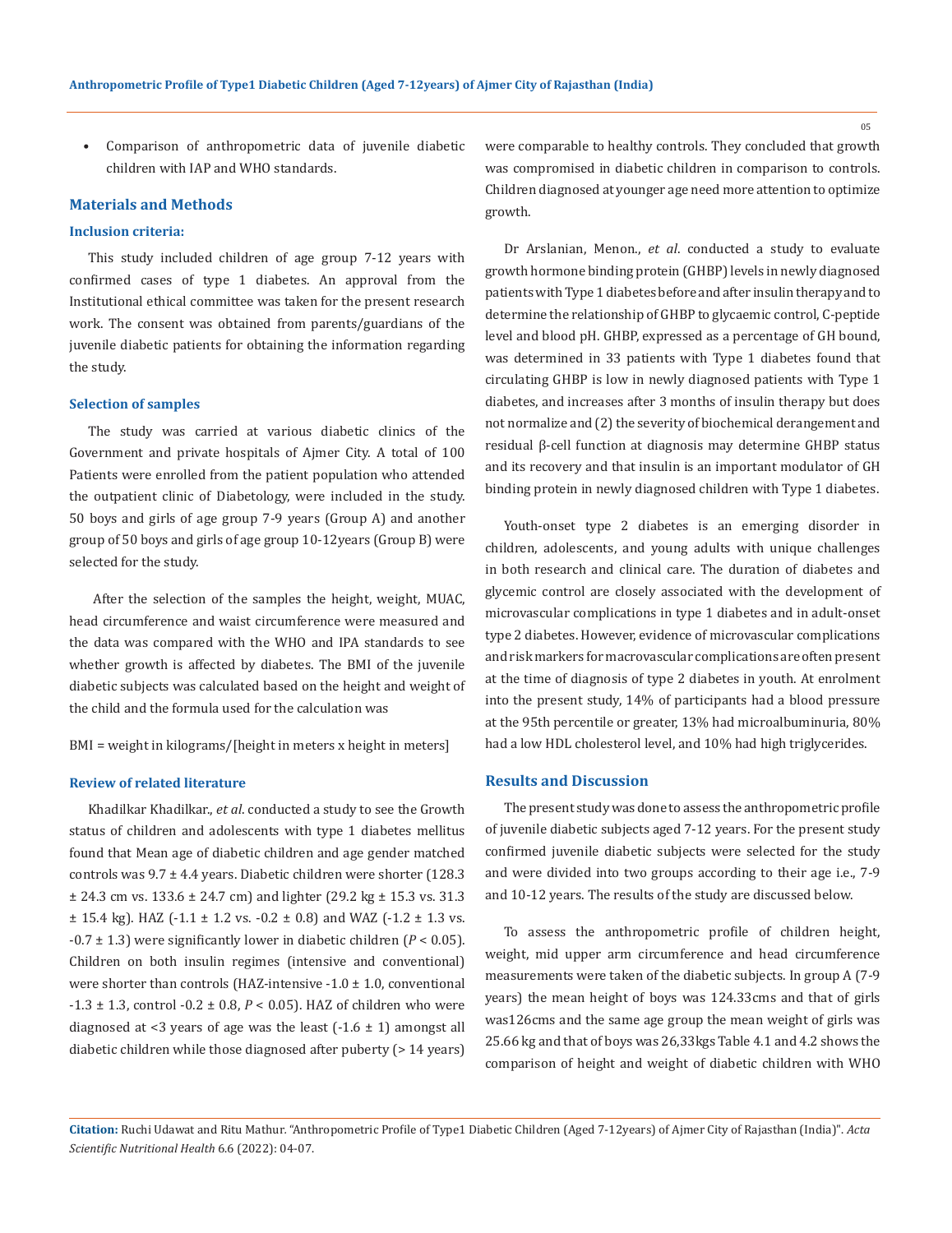and IPA standards. On the other hand the mean height of boys in the age group 10-12 years was 148cms and it was same for the girls too, the mean weight of the boys in the same age group was 39kgs and that of girls was 39.8kgs.. The BMI of the diabetic children was also calculated on the basis of the height and weight, the mean BMI of boys in the age group 7-12 years was15.05 and of girls was 16.35. The mean BMI of children in the age group 10-12 years was 14.10 (boys) 14.69 (girls). The mean BMI of children in both the age groups was within the normal range.

In the present study when the anthropometric data of the juvenile diabetic was compared and analyzed with the WHO and IPA standards it was observed that there was no significant difference in the growth parameters of the juvenile diabetic subjects hence it can be concluded from the present study that Type 1 Diabetes does not affect the growth and health status of diabetic children.

| Mean<br><b>Anthropometric</b><br>Data |             | Group<br>$A(7-9)$<br>Years)<br>$(n = 50)$ | <b>IAP</b><br><b>Reference</b><br><b>Values (7-9)</b><br>Years) | <b>Group B</b><br>$(10-12)$<br>Years)<br>$(n = 50)$ | <b>IAP</b><br><b>Reference</b><br><b>Values</b><br>$(10-12)$<br>Years) |
|---------------------------------------|-------------|-------------------------------------------|-----------------------------------------------------------------|-----------------------------------------------------|------------------------------------------------------------------------|
| Height                                | <b>Boys</b> | 124.33                                    | 131.8                                                           | 148.4                                               | 149                                                                    |
| $\left($ cm $\right)$                 | Girls       | 126                                       | 131.4                                                           | 148.4                                               | 151                                                                    |
| Weight                                | <b>Boys</b> | 26.33                                     | 39                                                              | 39                                                  | 38.9                                                                   |
| (kg)                                  | Girls       | 25.66                                     | 39.8                                                            | 39.8                                                | 41.1                                                                   |
| BMI (kg/                              | <b>Boys</b> | 15.05                                     | 18-25                                                           | 14.10                                               | 18-25                                                                  |
| m2)                                   | Girls       | 16.35                                     | 18-25                                                           | 14.69                                               | 18-25                                                                  |
| Mid Upper                             | <b>Boys</b> | 7                                         | 8.25                                                            | 8                                                   | 8                                                                      |
| Arm<br>Circumfer-<br>ence (cm)        | Girls       | 8                                         | 9.25                                                            | 8.5                                                 | 8.5                                                                    |
| Waist (cm)                            | <b>Boys</b> | 23.80                                     | 24.50                                                           | 25.45                                               | 28.50                                                                  |
|                                       | Girls       | 23.92                                     | 22.50                                                           | 24.97                                               | 26.50                                                                  |
| Head                                  | <b>Boys</b> | 21.00                                     | 25.50                                                           | 20.00                                               | 25.25                                                                  |
| Circumfer-<br>ence (cm)               | Girls       | 19.00                                     | 23.50                                                           | 21.00                                               | 24.50                                                                  |

**Table 1:** Anthropometric data of juvenile diabetic subjects with reference to IAP standards 2015.



**Figure 1**

| <b>Anthropo-</b><br>metric Data | <b>Group A</b><br>$(7-9$ Years)<br>$(n = 50)$ |        | <b>WHO</b><br><b>Reference</b><br><b>Values</b><br>$(7-9$ Years) | <b>Group B</b><br>$(10-12)$<br>Years)<br>$(n = 50)$ | <b>WHO</b><br><b>Reference</b><br><b>Values</b><br>$(10-12)$<br>Years) |  |  |
|---------------------------------|-----------------------------------------------|--------|------------------------------------------------------------------|-----------------------------------------------------|------------------------------------------------------------------------|--|--|
|                                 | <b>Mean</b>                                   |        |                                                                  |                                                     |                                                                        |  |  |
| Height (cm)                     | <b>Boys</b>                                   | 124.33 | 133                                                              | 153.21                                              | 149                                                                    |  |  |
|                                 | Girls                                         | 126    | 133                                                              | 145.5                                               | 151                                                                    |  |  |
| Weight (kg)                     | <b>Boys</b>                                   | 26.33  | 28.1                                                             | 33                                                  | 38.9                                                                   |  |  |
|                                 | Girls                                         | 25.66  | 28.2                                                             | 31                                                  | 41.1                                                                   |  |  |
| BMI (kg/                        | Boys                                          | 15.05  | 18-25                                                            | 14.10                                               | 18-25                                                                  |  |  |
| m2                              | Girls                                         | 16.35  | 18-25                                                            | 14.69                                               | 18-25                                                                  |  |  |
| Mid Upper                       | <b>Boys</b>                                   | 7      | 8.5                                                              | 8                                                   | 8                                                                      |  |  |
| Arm<br>Circumfer-<br>ence (cm)  | Girls                                         | 8      | 9.5                                                              | 8.5                                                 | 8.5                                                                    |  |  |
| Waist (cm)                      | <b>Boys</b>                                   | 23.80  | 25.50                                                            | 25.45                                               | 28.50                                                                  |  |  |
|                                 | Girls                                         | 23.92  | 24.50                                                            | 24.97                                               | 26.50                                                                  |  |  |
| Head                            | <b>Boys</b>                                   | 21.00  | 23.25                                                            | 20.00                                               | 25.25                                                                  |  |  |
| Circumfer-<br>ence (cm)         | Girls                                         | 19.00  | 22.50                                                            | 21.00                                               | 24.50                                                                  |  |  |

**Table 2:** Anthropometric Data of Juvenile Diabetic Subjects with Reference to Who Standards 2015.